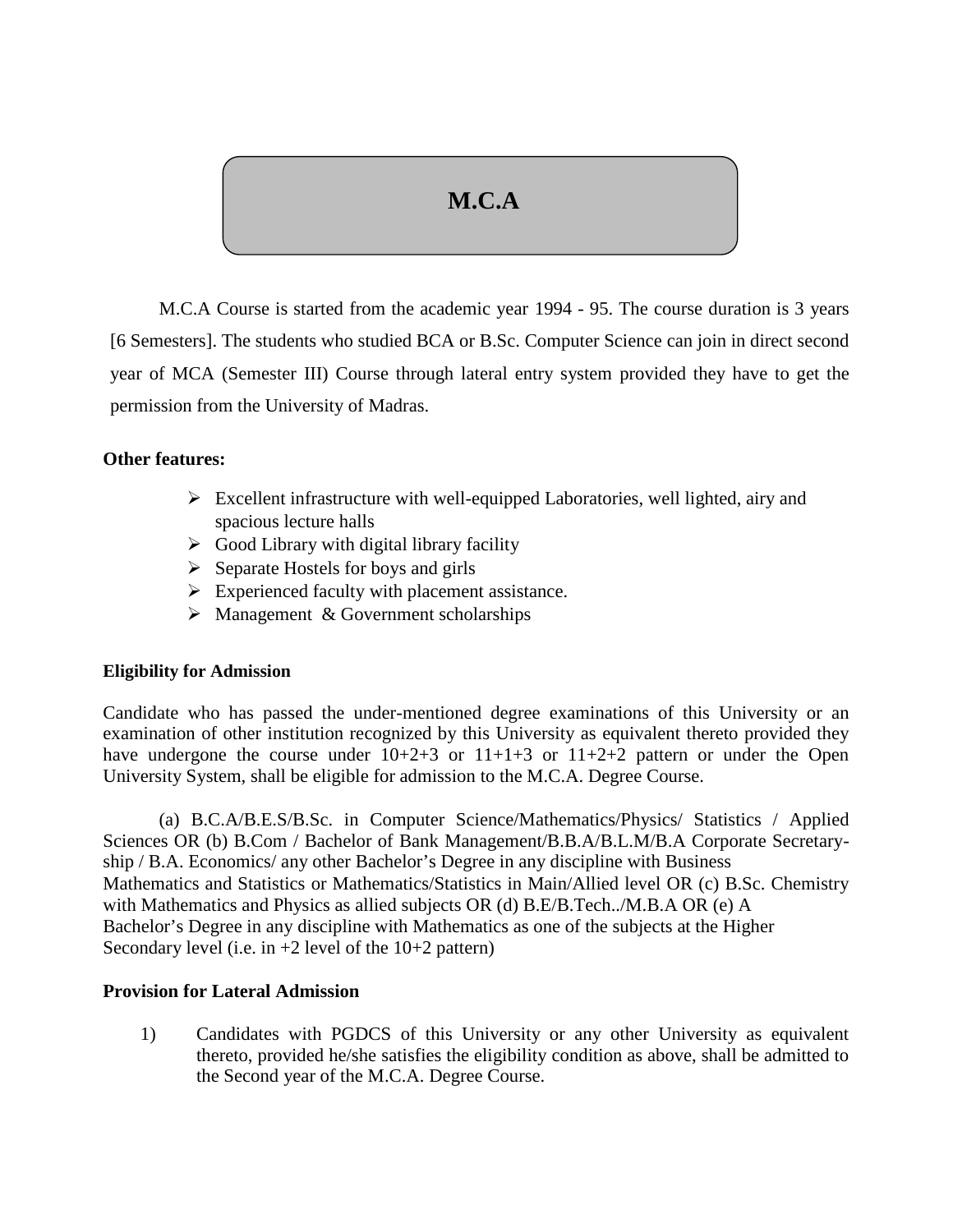2) Students who have completed Bachelor's Degree of Minimum 3 years duration in B.C.A./ B.Sc. (Computer Science) with mathematics as a course at 10+2 level or at graduate level shall alone be eligible for admission to Second year M.C.A. Course (Lateral Entry). They have to obtain eligibility certificate from the University.

#### **Duration of the Course**

The Course duration shall be three years consisting of six semesters. In order to be eligible for the award of the degree the candidate shall successfully complete the course in a maximum period of five years reckoned from the date of enrolment for the first semester of the course.

### **Placement Opportunity:**

Students who finish M.C.A. may be placed in the following positions in the Software companies.

- $\triangleright$  Software Developer
- $\triangleright$  Multimedia Content Designer
- Database Administrator
- $\triangleright$  Network Administrator
- $\triangleright$  System Programmer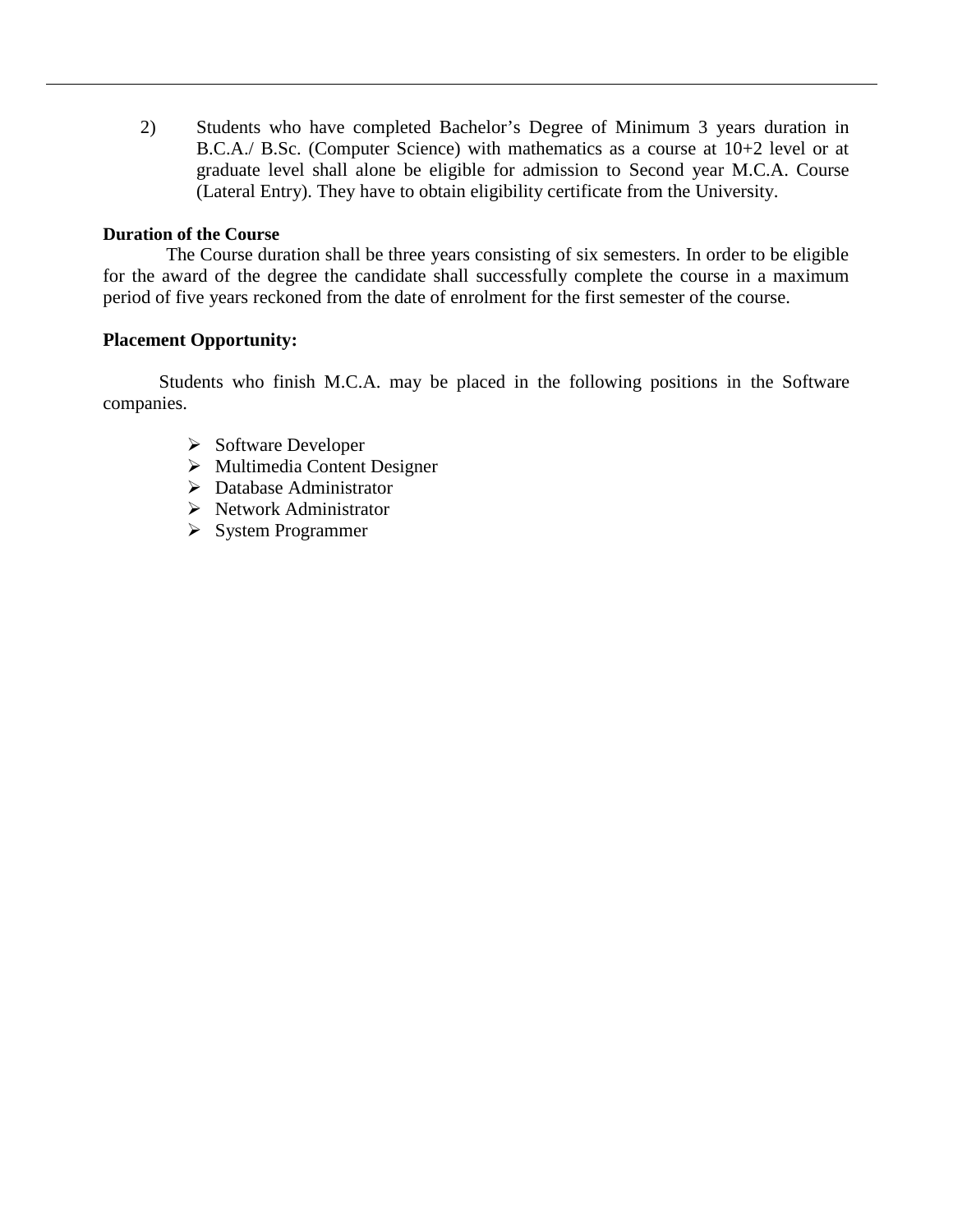| <b>MASTER OF COMPUTER APPLICATION (M.C.A) [PSG]</b><br><b>Subject List</b><br>REVISED REGULATIONS (Effective from the academic year 2015-2016 on words |                                                                        |                       |                |                |    |    |              |  |  |  |  |
|--------------------------------------------------------------------------------------------------------------------------------------------------------|------------------------------------------------------------------------|-----------------------|----------------|----------------|----|----|--------------|--|--|--|--|
| <b>SEMESTER - I</b>                                                                                                                                    |                                                                        |                       |                |                |    |    |              |  |  |  |  |
| Sl. No                                                                                                                                                 | <b>Subject</b>                                                         | Sub. Code             | Ins.Hr         | <b>Credits</b> | IA | EA | <b>Total</b> |  |  |  |  |
| $\mathbf{1}$                                                                                                                                           | Programming in C and $C_{++}$                                          | PSG1A                 | 5              | $\overline{4}$ | 25 | 75 | 100          |  |  |  |  |
| $\overline{2}$                                                                                                                                         | <b>Digital Computer Fundamentals</b>                                   | PSG1B                 | 5              | $\overline{4}$ | 25 | 75 | 100          |  |  |  |  |
| $\mathfrak{Z}$                                                                                                                                         | <b>Open Source Software</b>                                            | PSG1C                 | 5              | $\overline{4}$ | 25 | 75 | 100          |  |  |  |  |
| $\overline{4}$                                                                                                                                         | Practical – I: Programming in C and $C++Lab$                           | PSG11                 | $\overline{4}$ | $\overline{2}$ | 40 | 60 | 100          |  |  |  |  |
| 5                                                                                                                                                      | Practical -II: Open Source Software Lab                                | <b>PSG12</b>          | 4              | $\overline{2}$ | 40 | 60 | 100          |  |  |  |  |
| 6                                                                                                                                                      | Non Major Elective -I<br><b>Mathematics for Computer Science</b>       | PEG1A                 | 5              | $\overline{4}$ | 25 | 75 | 100          |  |  |  |  |
| $\boldsymbol{7}$                                                                                                                                       | SoftSkill-1 Language & Communication skill                             | <b>PSSEA</b>          | $\overline{2}$ | $\overline{2}$ | 40 | 60 | 100          |  |  |  |  |
| <b>SEMESTER - II</b>                                                                                                                                   |                                                                        |                       |                |                |    |    |              |  |  |  |  |
| $\mathbf{1}$                                                                                                                                           | Data Structures                                                        | PSG <sub>2</sub> A    | 5              | $\overline{4}$ | 25 | 75 | 100          |  |  |  |  |
| $\overline{2}$                                                                                                                                         | Programming in Java                                                    | PSG <sub>2</sub> B    | 5              | $\overline{4}$ | 25 | 75 | 100          |  |  |  |  |
| $\mathfrak{Z}$                                                                                                                                         | <b>System Software</b>                                                 | PSG <sub>2</sub> C    | 5              | $\overline{4}$ | 25 | 75 | 100          |  |  |  |  |
| $\overline{4}$                                                                                                                                         | Practical – I: Data Structures Using $C_{++}$ Lab                      | <b>PSG21</b>          | 4              | $\overline{2}$ | 40 | 60 | 100          |  |  |  |  |
| $\mathfrak{S}$                                                                                                                                         | Practical –II: Programming in Java Lab                                 | <b>PSG22</b>          | $\overline{4}$ | $\overline{2}$ | 40 | 60 | 100          |  |  |  |  |
| 6                                                                                                                                                      | <b>Statistical Methods</b>                                             | PEG2A                 | 5              | $\overline{4}$ | 25 | 75 | 100          |  |  |  |  |
| $\overline{7}$                                                                                                                                         | SoftSkill-2 Language & Communication skill                             | <b>PSSEB</b>          | $\overline{2}$ | $\overline{2}$ | 40 | 60 | 100          |  |  |  |  |
|                                                                                                                                                        |                                                                        | <b>SEMESTER - III</b> |                |                |    |    |              |  |  |  |  |
| $\mathbf{1}$                                                                                                                                           | Design And Analysis of Algorithms                                      | PSG3A                 | 4              | $\overline{4}$ | 25 | 75 | 100          |  |  |  |  |
| $\overline{2}$                                                                                                                                         | <b>Computer Graphics</b>                                               | PSG3B                 | $\overline{4}$ | $\overline{4}$ | 25 | 75 | 100          |  |  |  |  |
| $\mathfrak{Z}$                                                                                                                                         | <b>Advanced Java Programming</b>                                       | PSG3C                 | $\overline{4}$ | $\overline{4}$ | 25 | 75 | 100          |  |  |  |  |
| $\overline{4}$                                                                                                                                         | <b>Operating Systems</b>                                               | PSG3D                 | $\overline{4}$ | $\overline{2}$ | 25 | 75 | 100          |  |  |  |  |
| 5                                                                                                                                                      | Non Major Elective -II<br><b>Accounting &amp; Financial Management</b> | PEG3A                 | $\overline{4}$ | $\overline{2}$ | 25 | 75 | 100          |  |  |  |  |
| $\boldsymbol{6}$                                                                                                                                       | Practical – V: Advanced Java Lab                                       | PSG31                 | $\overline{4}$ | $\overline{4}$ | 40 | 60 | 100          |  |  |  |  |
| $\overline{7}$                                                                                                                                         | Practical – VI : Operating Systems and<br><b>Computer Graphics Lab</b> | <b>PSG32</b>          | 4              | $\overline{4}$ | 40 | 60 | 100          |  |  |  |  |
| $8\,$                                                                                                                                                  | SoftSkill-3 Life & Managerial Skill                                    | <b>PSSEC</b>          | $\overline{2}$ | $\overline{2}$ | 40 | 60 | 100          |  |  |  |  |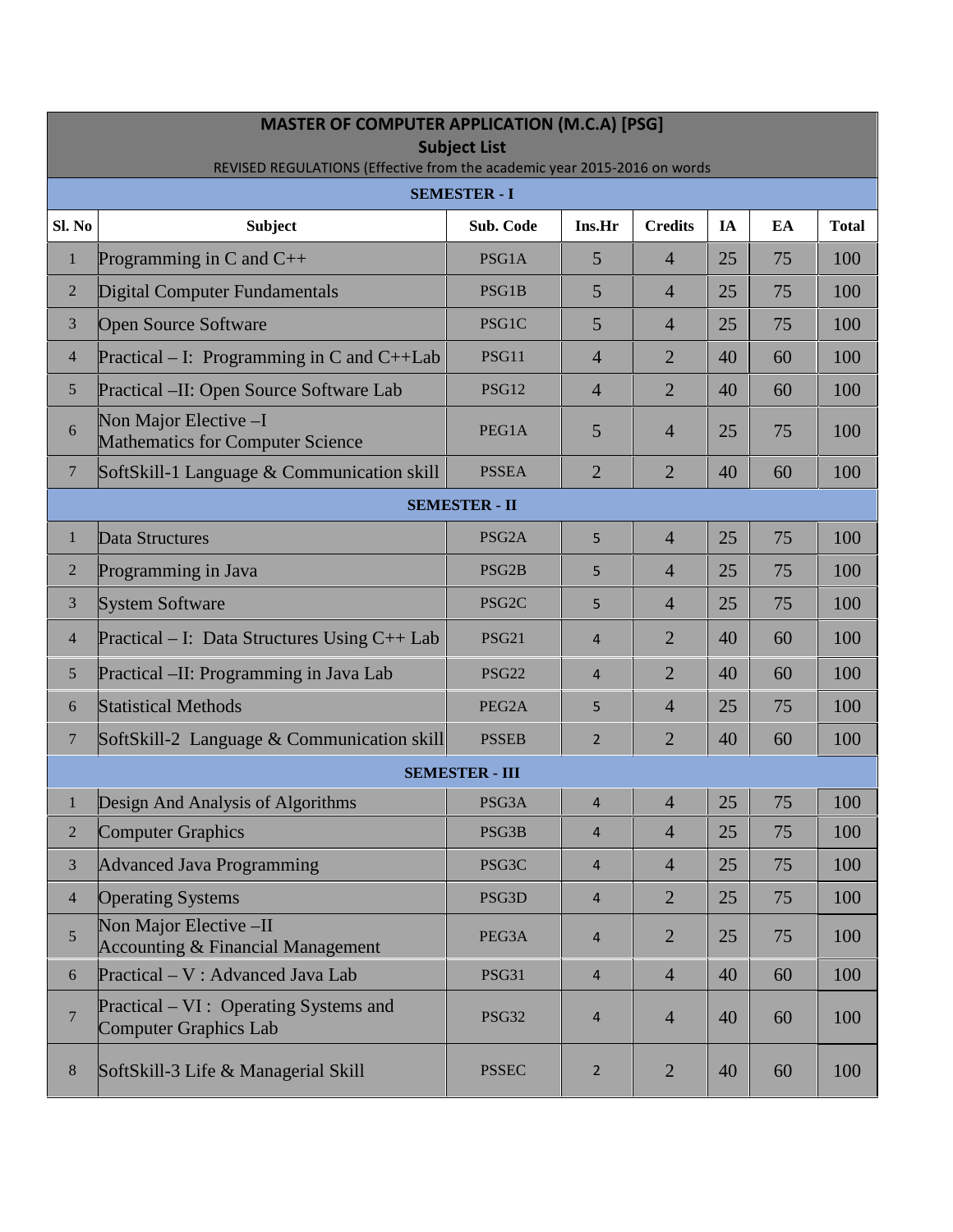|                      |                                                                | <b>SEMESTER - IV</b> |                |                |    |           |     |  |  |
|----------------------|----------------------------------------------------------------|----------------------|----------------|----------------|----|-----------|-----|--|--|
| $\mathbf{1}$         | <b>Computer Networks</b>                                       | PSG4A                | $\overline{4}$ | $\overline{4}$ | 25 | 75        | 100 |  |  |
| $\sqrt{2}$           | Database Management Systems                                    | PSG4B                | $\overline{4}$ | $\overline{4}$ | 25 | 75        | 100 |  |  |
| $\mathfrak{Z}$       | Software Engineering                                           | PSG4C                | $\overline{4}$ | 3              | 25 | 75        | 100 |  |  |
| $\overline{4}$       | Multimedia Systems                                             | PSG4D                | $\overline{4}$ | 3              | 25 | 75        | 100 |  |  |
| $\mathfrak{S}$       | Elective – I: Digital Image Processing                         |                      | $\overline{4}$ | 3              | 25 | 75        | 100 |  |  |
|                      | Elective - I: E-Commerce                                       |                      |                |                |    |           |     |  |  |
|                      | Elective - I: Information Security                             | <b>PSGEC</b>         |                |                |    |           |     |  |  |
| 6                    | Practical - VII: RDBMS Lab.                                    | <b>PSG41</b>         | $\overline{4}$ | $\overline{2}$ | 40 | 60        | 100 |  |  |
| $\overline{7}$       | Practical - VIII: Multimedia Systems Lab                       | <b>PSG42</b>         | $\overline{4}$ | $\overline{2}$ | 40 | 60        | 100 |  |  |
| $\,8\,$              | SoftSkill-4 Technical Writing                                  | <b>PSSEP</b>         | $\mathbf{1}$   | $\overline{2}$ | 40 | 60        | 100 |  |  |
| 9                    | SoftSkill-5 Quantitative Aptitude                              | <b>PSSER</b>         | $\mathbf{1}$   | $\overline{2}$ | 40 | 60        | 100 |  |  |
| 10                   | Internship: During summer vacation 6 to 8 weeks                |                      |                |                |    |           | 100 |  |  |
| <b>SEMESTER - V</b>  |                                                                |                      |                |                |    |           |     |  |  |
| $\mathbf{1}$         | <b>Object Oriented Analysis and Design</b>                     |                      | $\overline{4}$ | $\overline{3}$ | 25 | 75        | 100 |  |  |
| $\overline{2}$       | <b>Web based Application Development</b>                       |                      | $\overline{4}$ | $\overline{3}$ | 25 | 75        | 100 |  |  |
| $\mathfrak{Z}$       | Elective – II: Big Data Analytics                              |                      |                | $\overline{4}$ | 25 | 75        | 100 |  |  |
|                      | Elective – II: Software Testing                                |                      | $\overline{4}$ |                |    |           |     |  |  |
|                      | Elective – II: Theory of Computation                           |                      |                |                |    |           |     |  |  |
| $\overline{4}$       | Elective – III: Mobile Computing                               |                      |                |                |    |           |     |  |  |
|                      | Elective – III: Cloud Computing                                |                      | $\overline{4}$ | $\overline{4}$ | 25 | 75        | 100 |  |  |
|                      | Elective - III: Artificial Neural Networks                     |                      |                |                |    |           |     |  |  |
| $\mathfrak{S}$       | Practical – IX: Web Applications Lab.                          |                      | $\overline{4}$ | $\overline{2}$ | 40 | 60        | 100 |  |  |
| 6                    | Practical $- X$ : Mini project                                 |                      | $\overline{4}$ | $\overline{2}$ | 40 | 60        | 100 |  |  |
| $\,8\,$              | Internship: During summer vacation 6 to 8 weeks of<br>2nd year |                      |                | 3              |    |           |     |  |  |
| $\overline{9}$       | SoftSkill-6 Contemporary Awareness                             | <b>PSSEN</b>         | $\overline{2}$ | $\overline{2}$ | 40 | 60        | 100 |  |  |
| <b>SEMESTER - VI</b> |                                                                |                      |                |                |    |           |     |  |  |
| 1                    | Project & viva-voce                                            |                      | ٠              | 20             | 20 | $60 + 20$ | 100 |  |  |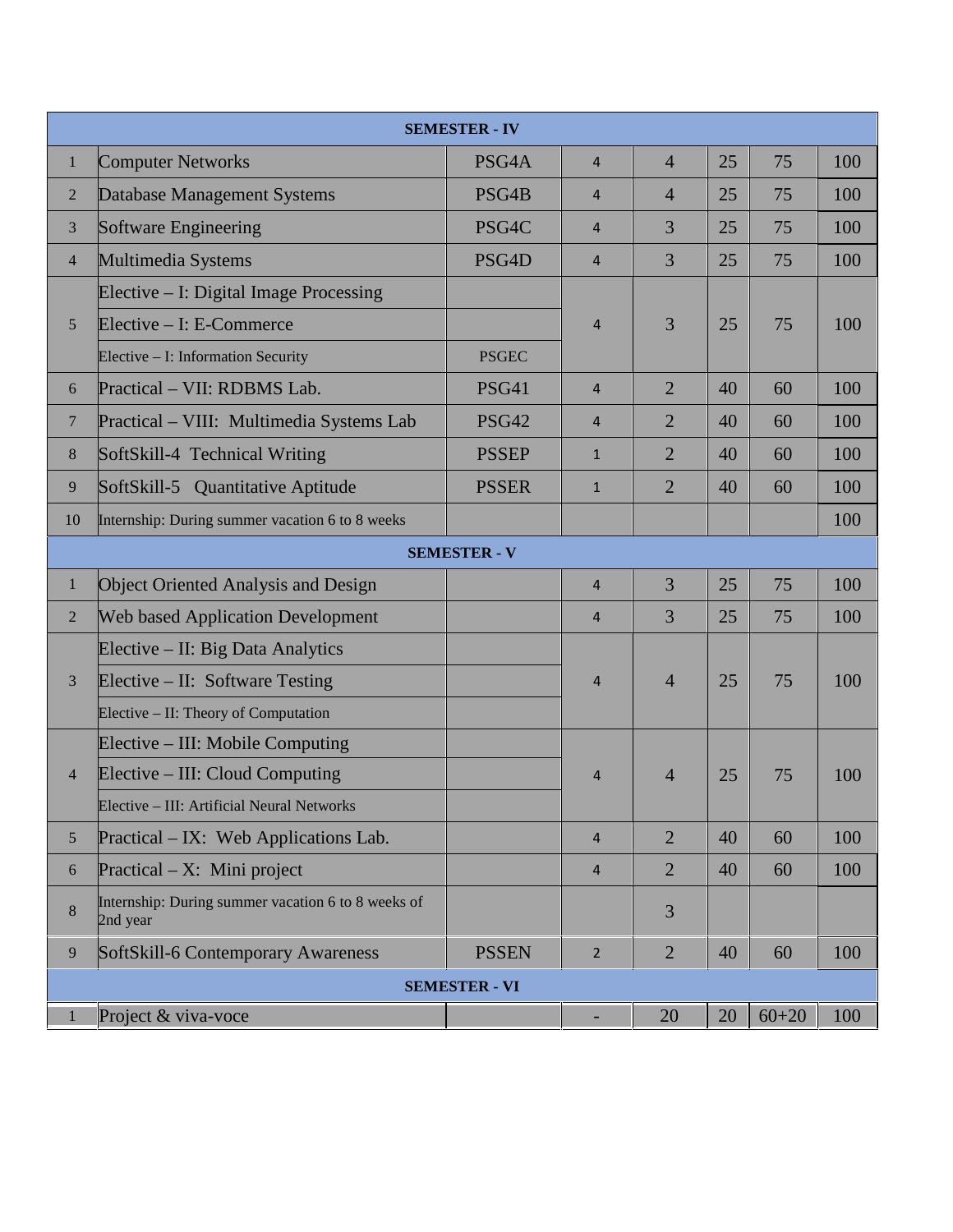## **Computer Laboratory**